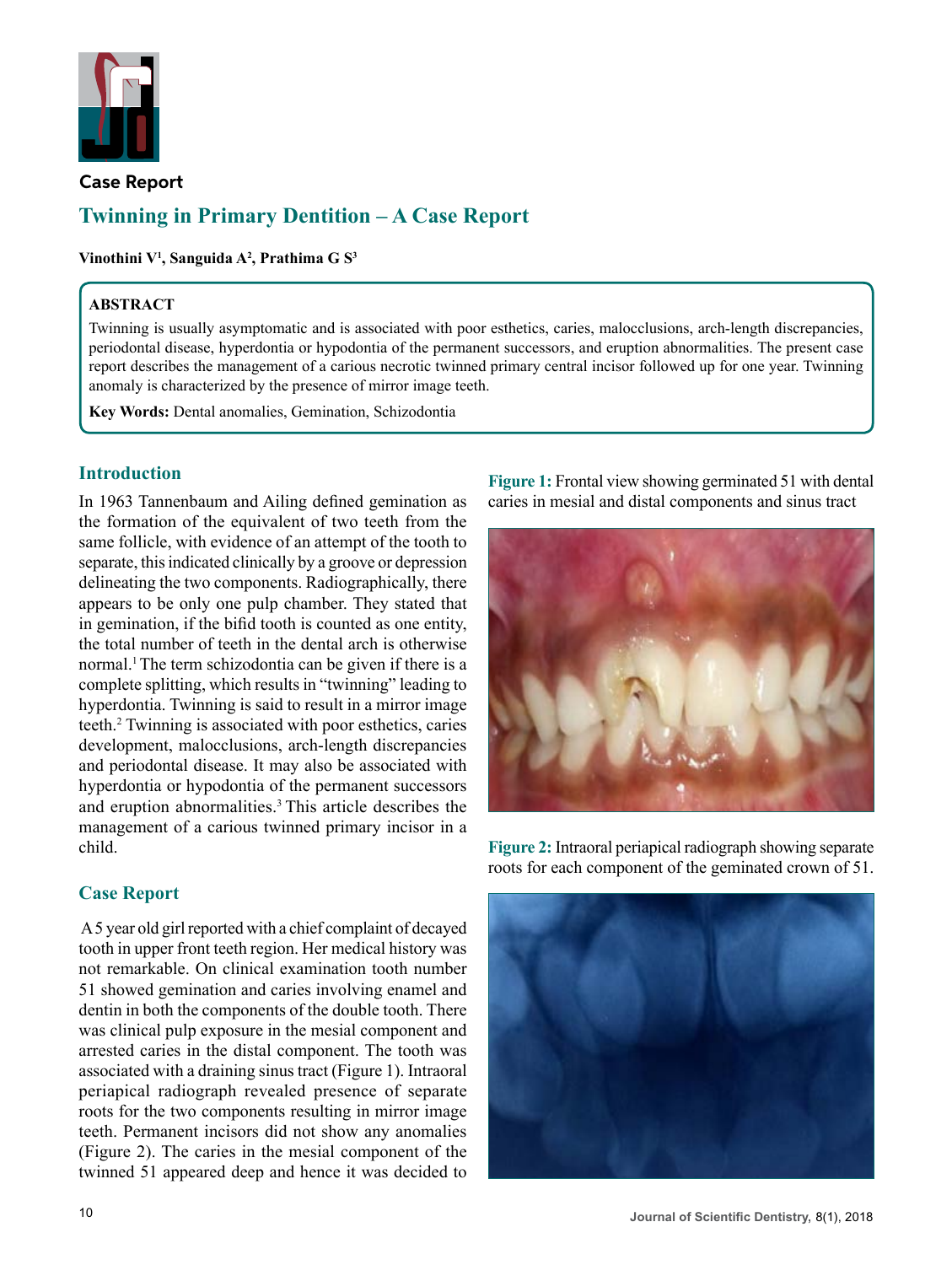perform pulpectomy for the mesial component first and restore the distal component with GIC and observe for the healing of sinus (Figure 3).The sinus tract persisted for more than one week after initiation of pulpectomy in the mesial component and hence pulpectomy was performed for the distal component also. After one week it was observed that the sinus was healing and canals were obturated with metapex and tooth restored with composite (Figure 4). The child's mother preferred the double tooth to be restored as a single component. Figure 5 shows one year follow up in which no abnormalities were detected in relation to twinned 51.





**Figure 4:** Obturation of both the root canals



**Figure 5:** Review after a year



## **Discussion**

In a study among 65 children with dental anomalies in a primary dentition, it was observed that double teeth were present in 75% of the cases in which 94% were fusion and 6% were geminated.<sup>4</sup> Gemination is an anomaly in size, shape and structure of teeth and it occurs commonly in maxillary incisors (unilateral) and rarely in mandibular permanent central incisor.5 The terms gemination and twinning have been defined in the literature by various synonyms such as dichotomy, connation, double tooth, linking tooth, synodontia and schizodontia, mirror-image double tooth, fused teeth, and geminated composite odontoma. Although "twinning" is sometimes used as a synonym for gemination, it actually means complete cleavage of the tooth bud, resulting in the formation of an extra tooth that is usually a mirror image of its partner.<sup>3</sup> The term "twinning" has also been used to designate the formation of equivalent structures by division resulting in one normal and one supernumerary tooth.<sup>6</sup>

The above presented case reported complete cleavage of the affected tooth resulting in mirror-image teeth. Gemination occurs more frequently in the primary dentition than in the permanent dentition with no gender preference. The prevalence is around 0.5 percent in children and 0.1 percent in adults. A prevalence of 0.02 percent was found for bilateral twinning in both primary and permanent dentitions. The condition is seen primarily in the incisor and canine region although it can occur in the premolar and permanent molar areas as well.<sup>7</sup>

The anomalies of primary dentition are strongly associated with anomalies in the permanent dentition.<sup>3</sup> In the present case no anomalies were associated with the permanent incisors. Yet, early diagnosis of the anomaly has a considerable importance and it should be followed by careful clinical and radiographic observations. The child in the present report should be followed up till the eruption of permanent incisors as there is a possibility of delayed exfoliation and interference with eruption of permanent incisor.

## **Conclusion**

Tooth shape anomalies in general dental practice may be rare, but the dentist should be aware of the nature of the problems encountered and the specific treatment needs. Carious involvement of double teeth should be treated promptly to avoid complications associated with endodontic treatment of such teeth. Early identification and proper follow-up of such cases is very important during the developing stages of the dentition.